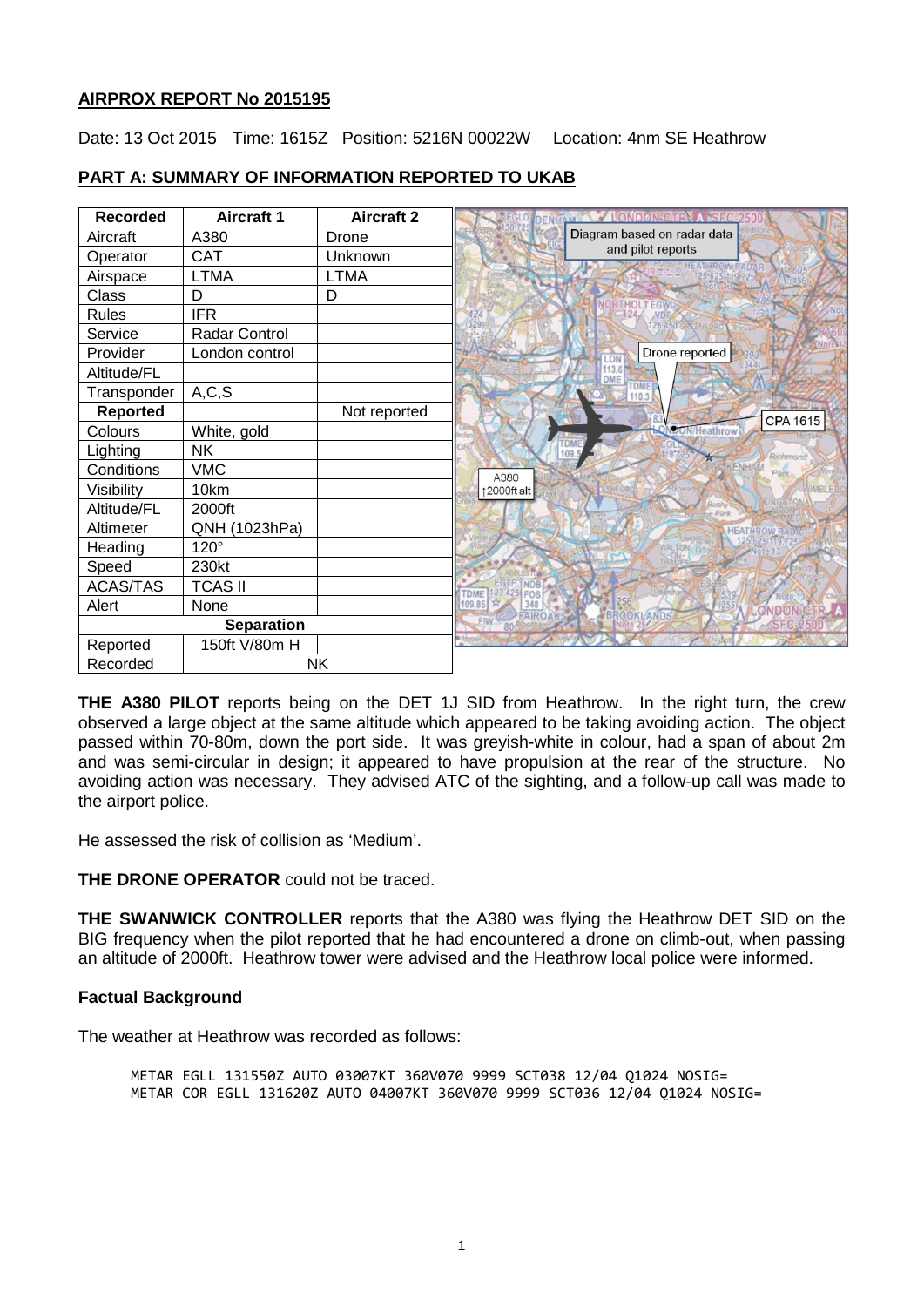### **Analysis and Investigation**

### **UKAB Secretariat**

The Air Navigation Order 2009 (as amended), Article [1](#page-1-0)38<sup>1</sup> states:

A person must not recklessly or negligently cause or permit an aircraft to endanger any person or property.

Article 166, paragraphs 2, 3 and 4 state:

(2) The person in charge of a small unmanned aircraft may only fly the aircraft if reasonably satisfied that the flight can safely be made.

(3) The person in charge of a small unmanned aircraft must maintain direct, unaided visual contact with the aircraft sufficient to monitor its flight path in relation to other aircraft, persons, vehicles, vessels and structures for the purpose of avoiding collisions.'

(4) The person in charge of a small unmanned aircraft which has a mass of more than 7kg excluding its fuel but including any articles or equipment installed in or attached to the aircraft at the commencement of its flight must not fly the aircraft

(a) in Class A, C, D or E airspace unless the permission of the appropriate air traffic control unit has been obtained;

(b) within an aerodrome traffic zone …; or

(c) at a height of more than 400 feet above the surface unless it is flying in airspace described in sub-paragraph (a) or (b) and in accordance with the requirements for that airspace.

In addition, the CAA has published guidance regarding First Person View (FPV) drone operations which limit this activity to drones of less than 3.5kg take-off mass, and to not more than 1000ft<sup>[2](#page-1-1)</sup>.

#### **Summary**

 $\overline{\phantom{a}}$ 

An Airprox was reported when an A380 and a drone flew into proximity at 1615 on Tuesday  $13<sup>th</sup>$ October 2015. The A380 pilot was operating under IFR in VMC and in receipt of a radar control Service from Swanwick. The drone operator could not be traced.

#### **PART B: SUMMARY OF THE BOARD'S DISCUSSIONS**

Information available consisted of a report from the A380 pilot, radar photographs/video recordings and a report from the air traffic controllers involved.

Although the object that the pilot described was unusual in design and size, Board members thought that because the pilot had described it as having a propulsion system it was unlikely to be a Met balloon; the Board therefore concluded that it was probably a drone of some sort. Members then considered the circumstances of the incident and noted that, for flights within Line-of-Sight, CAA guidance<sup>[3](#page-1-2)</sup> requires a drone operator to employ the See-and-Avoid principle through continued observation of the drone, and the airspace around it, with respect to other aircraft and objects. Within the UK, Visual Line-of-Sight operations are normally accepted as being out to a maximum distance of 500m horizontally, and 400ft vertically from the drone operator.

In this incident, reported at 2000ft, members opined that the drone operator was probably flying the drone using First Person View (FPV), for which regulation mandates that an additional person must

<span id="page-1-0"></span><sup>&</sup>lt;sup>1</sup> Article 253 of the ANO details which Articles apply to small unmanned aircraft. Article 255 defines 'small unmanned aircraft'. The ANO is available to view at http://www.legislation.gov.uk.

<span id="page-1-1"></span><sup>&</sup>lt;sup>2</sup> ORSA No. 1108 Small Unmanned Aircraft – First Person View (FPV) Flying available at: ORSA No 1108.<br><sup>3</sup> http://www.caa.co.uk/Commercial-Industry/Aircraft/Unmanned-aircraft/Unmanned-Aircraft

<span id="page-1-2"></span>